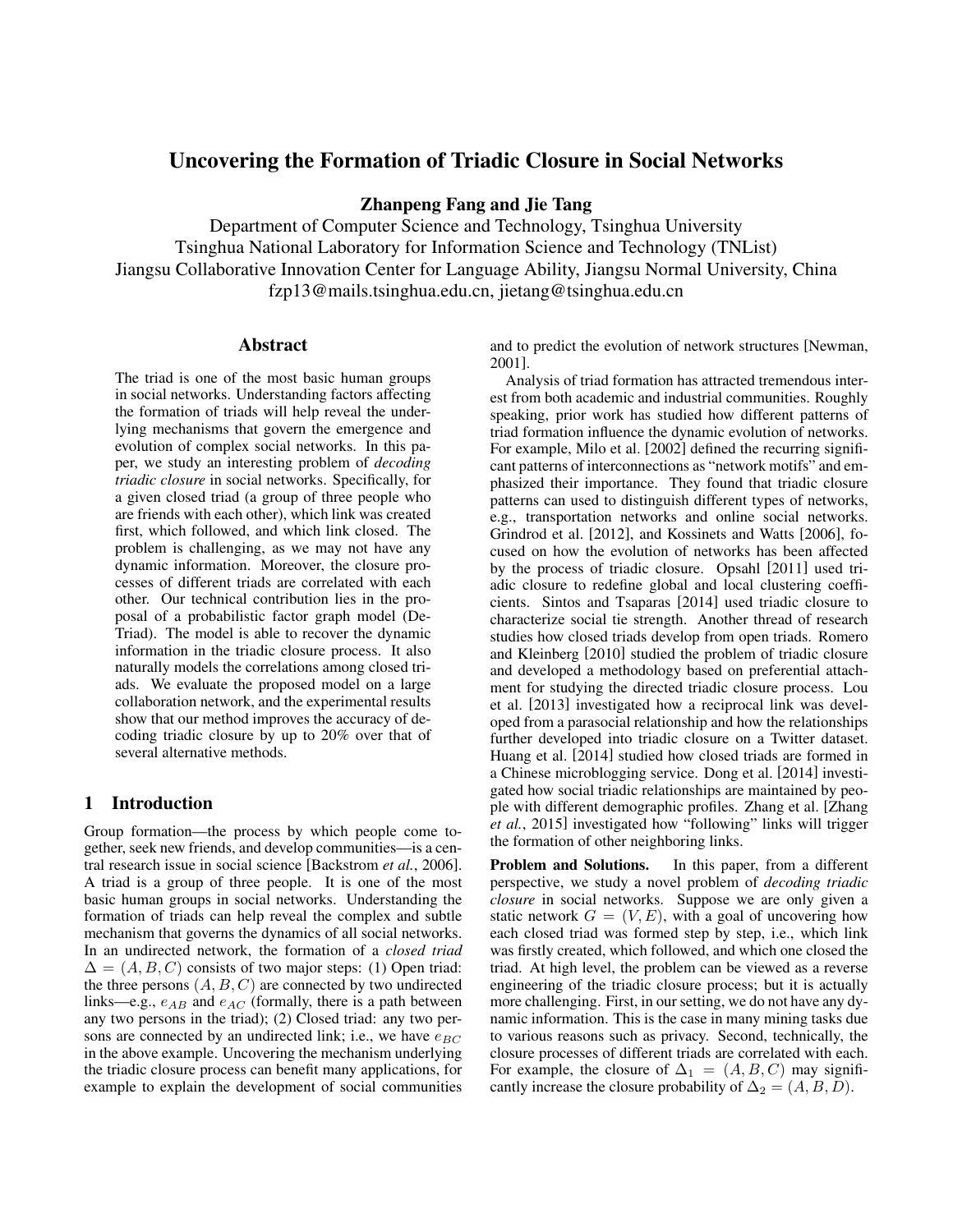

Figure 1: Performance comparison between DeTriad and the comparative methods. (in terms of accuracy and normalized Kendall's tau distance).



Figure 2: Illustration of decoding triadic closure.  $t_{AB}$  denotes the time when the link  $e_{AB}$  was created. y indicates a partial order of the time stamps associated with the three links in a closed triad.

To deal with these challenges, we propose a probabilistic factor graph model (DeTriad). The model is very general and flexible. It is able to recover the dynamic information in the triadic closure process. It can also incorporate different features into the model to help solve the task. More importantly, the model naturally models correlations among closed triads. We evaluate the proposed model on a large collaboration network consisting of over 1 million authors and 4 million coauthor relationships. There are in total 5,913,455 closed triads in the network. We consider the year when a collaboration started as the time information associated with each relationship. Figure 1 shows the performance comparison of different methods in terms of accuracy and normalized Kendall's tau distance [Kendall, 1938] on the dataset. It can be seen that our method improves the accuracy of decoding triadic closure by up to 20%, compared with several alternative methods. We also evaluate different strategies for modeling correlations among triads. All codes and data used in this paper are publicly available.<sup>1</sup>

Organization. In the rest of this paper, we first formulate the problem, and then present the proposed model and describe the algorithm for learning the model. After that, we give the experimental results, and finally, conclude the work.

# 2 Problem Definition

Let  $G = (V, E)$  denote a static social network, where  $V =$  $\{v_1, v_2, ..., v_n\}$  represents a set of users and  $E \subseteq V \times V$ represents a set of links connecting those users. Let  $e_{ij} \in E$  represent a relationship between user  $v_i$  and user  $v_j$ . To begin with, we give the definitions of *closed triad* and *open triad* in a static social network.

**Definition 1** *Closed Triad: For three users*  $\Delta = (A, B, C)$ *, if there is a link between every two users, i.e.,*  $e_{AB}$ ,  $e_{BC}$ ,  $e_{AC}$   $\in$ *E*, then we say that  $\Delta$  *is a closed triad.* 

**Definition 2** *Open Triad: For three users*  $\Delta = (A, B, C)$ *, if we have and only have two links among them, e.g.,*  $e_{AB}, e_{AC} \in E \wedge e_{BC} \notin E$ , then we call the triad  $\Delta$  *as an open triad.*

In a static social network G, for each closed triad  $\Delta$ , our general goal is to recover the time when each link was formed. More precisely, it is to associate each edge  $e_{ij}$  with a time stamp  $t_{ij}$ . However, the problem is extremely challenging, as the space of the time stamp might be large and continuous. In this paper, we focus on detecting the partial order of the time stamps associated with the three links of a closed triad. Specifically, for a closed triad  $\Delta = (A, B, C)$ , one example of the detected partial order could be  $(t_{AB} \succ$  $t_{AC} \succ t_{BC}$ ). Formally, we have the following problem definition.

Problem 1 Decoding Triadic Closure: *Given a social network* G = (V, E)*, we associate a variable* y<sup>i</sup> *to each closed triad*  $\triangle_i$  to represent the partial order of time stamps asso*ciated with the three links in*  $\triangle_i$ *. Our goal is to use some available labeled information to train a function* f*, so that, for an unlabeled*  $\triangle$ , we can predict its corresponding partial *order* y*, i.e.,*

$$
f:(\{\triangle\}^U|G,Y^L)\to Y^U
$$

*where* Y <sup>L</sup> *indicates a set of variables corresponding to the available labeled triads for training, and*  $\{\Delta\}^U$  *indicates a set of unlabeled triads;* Y <sup>U</sup> *is the set of predicted results by function* f *corresponding to the unlabeled*  $\{\triangle\}^U$ *.* 

In an undirected network, there are six possible orders of the time stamps for a closed triad. Figure 2 shows an example. It is worth noting that the orders of different triads might be correlated. When designing the function  $f$ , it is necessary to consider the correlation. In addition, the order not only depends on some kinds of "local" information associated with the three users in the triad  $\triangle$ , but also is closely related to the topological position of the triad in the whole network  $G$ . The problem becomes more complicated for a directed network. In this paper, we will first focus on the undirected network. The study of the directed network is one of our ongoing projects and will be reported elsewhere.

#### 3 DeTriad: Decoding Triadic Closure

In this section, we start with some basic ideas to solve the problem of decoding triadic closure and then present the proposed model. Based on the definition in previous section, in a straightforward way, the problem can be cast as a multiple classification problem. In particular, each closed triad is viewed as an instance, and features are defined for each instance. Then we can use labeled data to train a classification model and apply the trained model for classifying unlabeled

<sup>1</sup> http://arnetminer.org/decodetriad.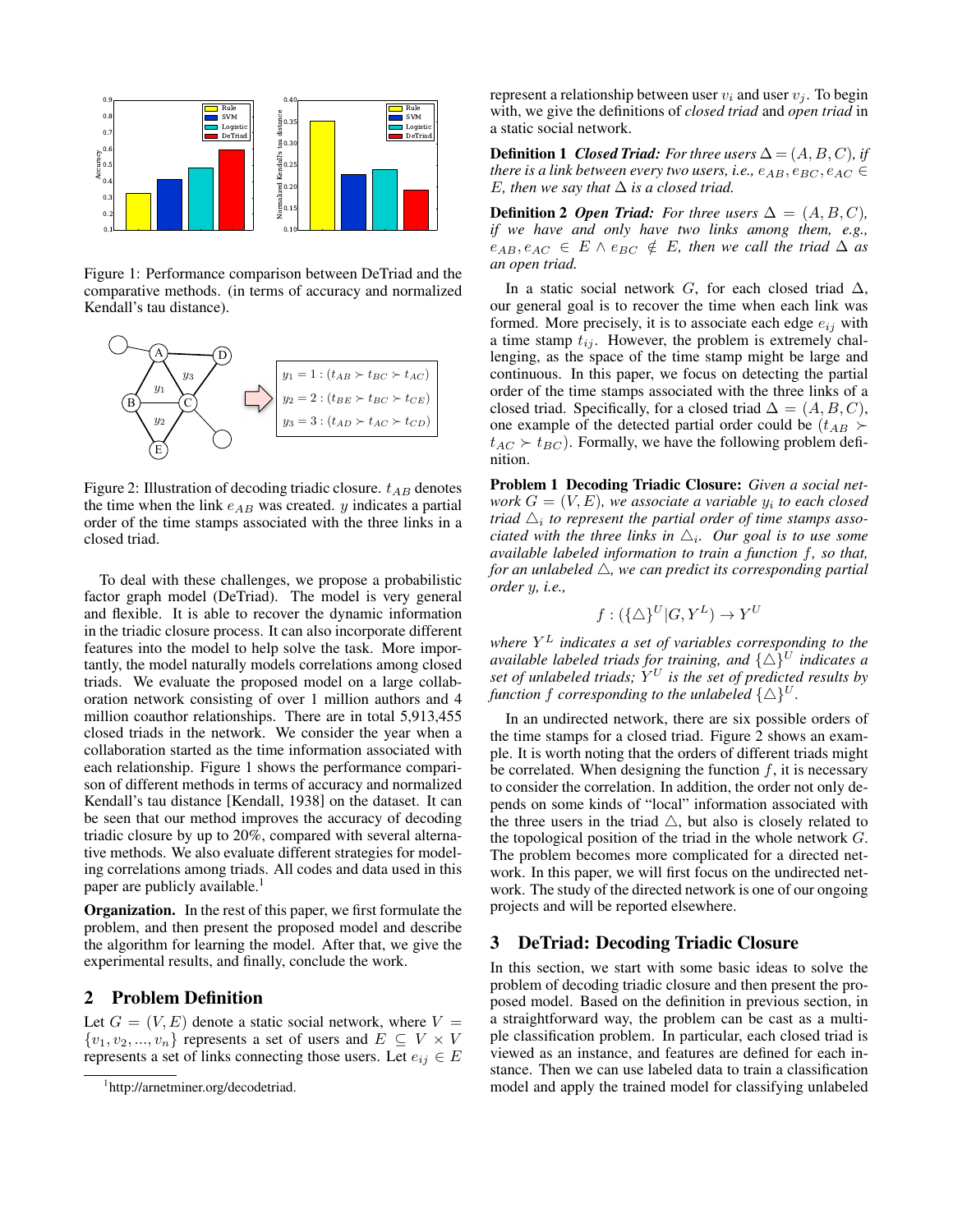triads. However, such a method cannot capture correlations among different triads. Moreover, it is unclear how to incorporate the topological structure information into the model to help decode the triadic closure process.

In this paper, we propose a new probabilistic factor graph model, referred to as DeTriad, to address these technical challenges. Compared to the traditional classification model, the proposed DeTriad model has three advantages. First, the model is very general and flexible. It is very easy to incorporate any kinds of features into the model to solve the task. Second, the model is able to model correlations among closed triads. In addition, the model can easily support semisupervised learning. This is important, as in a social network, it is very likely that we have only partial labeled information (some labeled information for part of the network). The technical challenge is how to combine the labeled and the related unlabeled structure information to design a more accurate decoding model.

**Modeling.** For a given network  $G = (V, E)$ , we first extract all closed triads as instances in our problem, and for each instance  $\Delta_i = (v_a, v_b, v_c)$ , we define a feature vector  $x_i$ , and associate a variable  $y_i \in \mathcal{Y}$  to it to represent its decoding result, where  $Y$  is the decoding space. As mentioned before, for an undirected network, there are six possible values for the variable  $y_i$ . Additionally, in a network, we may have some labeled triads (we know their decoding results) and also many other triads without labels. For those triads without labels, we denote  $y = ?$ , which is actually what we need to infer. We use X to denote all the features defined for all instances (closed triads) and use Y to denote the set of variables  $\{y\}$ . Given this, we construct a factor graph model as follows.

A factor graph presents a general way to describe the (undirected) graphical model, with more emphasis on the factorization of the distribution [Kschischang *et al.*, 2001]. In a factor graph, variables  $(x \text{ and } y)$  are denoted as vertices in the graphical model, and the graphical structure of the factor graph represents the correlations between variables. According to the graphical structure, the probability distribution over the graph can be factorized as a collection of functions defined on the *cliques* of the graph. A clique c is a fully connected subset of the variables  $Y_c$  in the graph. In our problem, we consider the correlation between two related decoding variables  $y_i$  and  $y_j$  as a clique.

Now, we explain how we use the factor graph model to model the triadic closure decoding problem. Given the input  $G, X$  and the corresponding Y, we can define the joint distribution over the decoding results  $Y$  given  $G$  and  $X$  as

$$
P(Y|\boldsymbol{X}, G) = \prod_{\Delta_i} f(y_i|\boldsymbol{x}_i) \prod_{i \sim j} h(y_i, y_j), \qquad (1)
$$

where  $i \sim j$  represents triads  $\Delta_i$  and  $\Delta_j$  are correlated with each other, for example  $(A, B, C)$  and  $(A, C, D)$  in Figure 2. The joint probability has two types of factor functions.

- Local factor:  $f(y_i|x_i)$  represents the posterior probability of the decoding result, given all features defined for triad  $\Delta_i$ ;
- Correlation factor:  $h(y_i, y_j)$  represents the correlation between the decoding results of  $\Delta_i$  and  $\Delta_j$ .



Figure 3: Example of the DeTriad model. Notation  $y_i$  indicates the decoding results of  $\Delta_i$ ;  $x_i$  denotes local feature vector of  $\Delta_i$ ;  $f(y_i|\mathbf{x}_i)$  and  $h(y_i, y_j)$  respectively represent local factor and correlation factor in the proposed model.

The two factors can be instantiated in different ways, reflecting our prior knowledge for different applications. In this paper, we give a general definition for the two types of factors. For the local factor, we define it as

$$
f(y_i|\bm{x}_i) = \frac{1}{Z_1} \exp\{\sum_{k=1}^d \alpha_k f_k(x_{ik}, y_i)\},\tag{2}
$$

where  $Z_1$  is a normalization factor; d is the number of features defined for triad  $\Delta_i$ ;  $f_k(x_{ik}, y_i)$  is the  $k^{th}$  feature we defined for  $\Delta_i$ , and  $\alpha_k$  is its corresponding weight, to be estimated by the learning algorithm.

Modeling Correlations. Straightforwardly, the correlation factor can be modeled in a Markov random field; thus by the fundamental Hammersley-Clifford theorem [Hammersley and Clifford, 1971], we can define the correlation factor as:

$$
h(y_i, y_j) = \frac{1}{Z_2} \exp\{\sum_k \mu_k h_k(y_i, y_j)\},\tag{3}
$$

where  $Z_2$  again is a normalization factor,  $h_k(y_i, y_j)$  represents the  $k^{th}$  correlation feature function we defined between two triads  $\Delta_i$  and  $\Delta_j$ ; and  $\mu_k$  is the weight of the  $k^{th}$  correlation feature function.

However, as shown in Figure 2, the correlations among multiple triads are complicated. The challenge is how to capture the complicated correlations in the proposed model. We present two methods based on the triadic closure process: *Synchronous* method and *Asynchronous* method.

**Synchronous method:** Given two closed triads  $\Delta_1$  =  $(A, B, C)$  and  $\Delta_2 = (D, B, C)$ ,  $\Delta_2$  is more likely to be closed by edge  $e_{BC}$  if  $\Delta_1$  is closed by the edge. Similarly, if  $e_{BC}$  is the  $k^{th}$   $(k = 1, 2, 3)$  formed edge in  $\Delta_1$ , it is also more likely to be the  $k^{th}$  formed edge in  $\Delta_2$ . Thus, for two closed triads  $\Delta_i$  and  $\Delta_j$  that share the edge e, we define the following factor function between  $y_i$  and  $y_j$ :

$$
h(y_i, y_j) = \frac{1}{Z_3} \exp\{\sum_k \mu_k \cdot I_k(y_i, y_j)\},\tag{4}
$$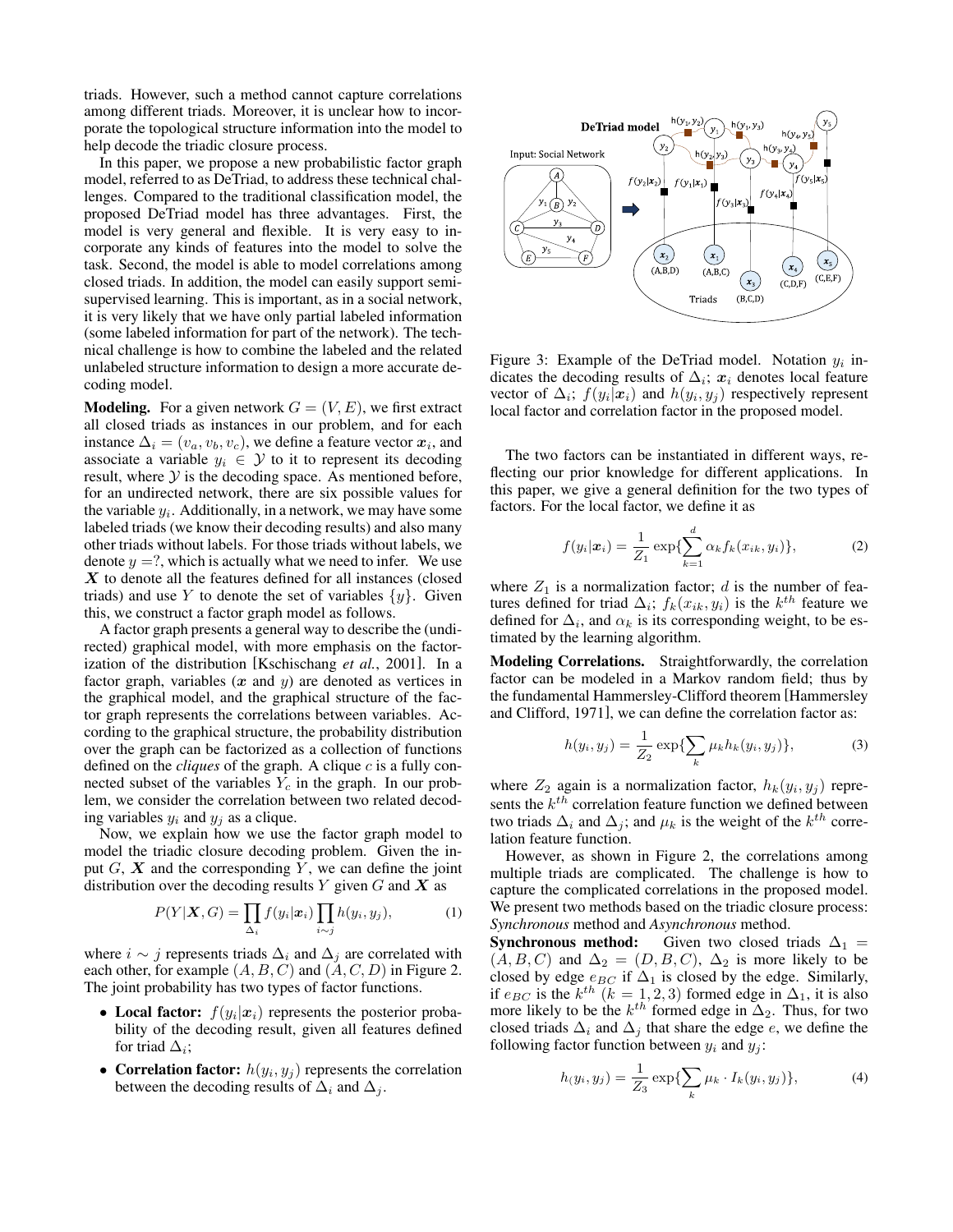where  $k \in \{1, 2, 3\}$ ,  $\mu_k$  is the model parameter of the correlation factor,  $Z_3$  is the normalization term, and  $I_k(y_i, y_j)$ is defined as an indicator function that indicates whether the shared edge *e* is the  $k^{th}$  formed edge in  $y_i$  and  $y_j$ .

Asynchronous method: we extend this approach to the case where the shared edge is not the  $k^{th}$  formed edge in both decoding results. We still take  $\Delta_1 = (A, B, C)$  and  $\Delta_2 = (D, B, C)$  for an example. If  $\Delta_1$  is closed by edge  $e_{BC}$ , the likelihood that  $e_{BC}$  is the second formed edge in  $\Delta_2$  is intuitively higher than the likelihood that it is the first formed edge in  $\Delta_2$ . Similarly, if  $e_{BC}$  is the  $k_1^{th}$  formed edge in  $\Delta_1$ , it could correlate with the case where  $e_{BC}$  is the  $k_2^{th}$ formed edge in  $\Delta_2$ . We use a factor function to model the correlation. Specifically, for two closed triads  $\Delta_i$  and  $\Delta_j$  that share an edge  $e$ , we define the following factor function between  $y_i$  and  $y_j$ :

$$
h(y_i, y_j) = \frac{1}{Z_4} \exp\{\sum_{k_i, k_j} \mu_{k_i, k_j} \cdot I_{k_i, k_j}(y_i, y_j)\},\tag{5}
$$

where  $k_i, k_j \in \{1, 2, 3\}, \mu_{k_i, k_j}$  is the model parameter for this type of correlation factor,  $Z_4$  is the normalization term, and  $I_{k_i,k_j}(y_i, y_j)$  is defined as an indicator functions that indicates whether the shared edge  $e$  is the  $k_i^{th}$  formed edge in  $y_i$  and the  $k_j^{th}$  formed edge in  $y_j$ .

Finally, by integrating Eqs. 1-5, we obtain the following joint probability

$$
P(Y|\boldsymbol{X}, G) = \frac{1}{Z} \exp\left\{\sum_{\Delta_i} \sum_{k=1}^d \alpha_k f_k(x_{ik}, y_i) + \sum_{i \sim j} \sum_k \mu_k h_k(y_i, y_j)\right\},\tag{6}
$$

where  $Z$  is the normalization factor (also called the partition function).

Figure 3 shows an example of our proposed model. The left part is the input network, where we have six users and five closed triads—e.g.,  $(A, B, C)$  and  $(A, B, D)$ . In the decoding task, we associate a variable  $y_i$  with each closed triad. All features defined over  $\Delta_i$  are denoted as  $x_i$ . We have five local factors  $f(y_i|\mathbf{x}_i)$ ,  $i = 1, 2, 3, 4, 5$ . In addition, we also consider correlations among the triads. For example, the decoding result of  $(A, B, C)$  may have a strong correlation with the decoding result of  $(A, B, D)$ . Given this, we build a correlation factor  $h(.)$  between  $y_1$  and  $y_2$ . The joint distribution over the whole set of random variables can be factorized as the product of all factors, i.e.,  $\prod_{i=1}^{5} f(y_i | x_i)$ .  $h(y_1, y_2)h(y_1, y_3)h(y_2, y_3)h(y_3, y_4)h(y_4, y_5).$ 

Learning the DeTriad model is to estimate a parameter configuration  $\theta = (\{\alpha\}, \{\mu\})$  from the training data, which maximizes the log-likelihood objective function  $\mathcal{O}(\theta)$  =  $\log P(Y^L|\boldsymbol{X}, G)$ .

Learning. One challenge to solving the objective function is that the input data is partially labeled. To calculate the normalization factor  $Z$ , one needs to sum up the likelihood of possible states for all nodes in the factor graph, including unlabeled nodes. To deal with this, we use the labeled data to **Input:** network G, features **X**, learning rate  $\eta$ **Output:** estimated parameters  $\theta$ 

Initialize  $\theta \leftarrow 0$ ; repeat Perform LBP to calculate  $P(y_i|Y^L, X, G)$ ,  $P(y_i, y_j | Y^L, \mathbf{X}, G);$ Perform LBP to calculate  $P(y_i|\mathbf{X}, G)$ ,  $P(y_i, y_j | \mathbf{X}, G);$ Calculate the gradient  $\nabla_{\mu_k}$  of  $\mu_k$  according to Eq. 8 (for  $\alpha_k$  with a similar formula):

$$
\nabla_{\mu_k} = \mathbf{E}_{P_{\mu_k}(y_i, y_j | Y^L, \mathbf{X}, G)}[h_k(y_i, y_j)]
$$
  
- 
$$
\mathbf{E}_{P_{\mu_k}(y_i, y_j | \mathbf{X}, G)}[h_k(y_i, y_j)]
$$

Update parameter  $\theta$  with the learning rate  $\eta$ :

$$
\boldsymbol{\theta}_{\text{new}} = \boldsymbol{\theta}_{\text{old}} + \eta \cdot \boldsymbol{\nabla}_{\boldsymbol{\theta}}
$$

until *Convergence*;

Algorithm 1: Learning algorithm for the DeTriad model.

infer the unknown labels. Here  $Y^L$  denotes the set of known labels, and  $Y|Y^L$  denotes a full labeling configuration Y consistent with the known labels. Therefore, we have:

$$
\mathcal{O}(\boldsymbol{\theta}) = \log P(Y^L | \mathbf{X}, G) = \log \sum_{Y|Y^L} P(Y | \mathbf{X}, G)
$$

$$
= \log \sum_{Y|Y^L} \left\{ \sum_{\Delta_i} \sum_{k=1}^d \alpha_k f_k(x_{ik}, y_i) + \sum_{i \sim j} \sum_k \mu_k h_k(y_i, y_j) \right\}
$$

$$
- \log \sum_{Y} \left\{ \sum_{\Delta_i} \sum_{k=1}^d \alpha_k f_k(x_{ik}, y_i) + \sum_{i \sim j} \sum_k \mu_k h_k(y_i, y_j) \right\}
$$
(7)

To solve this objective function, we adopt a gradient descent method (or a Newton-Raphson method). We use  $\mu$  as the example to explain how we learn the parameters. Specifically, we first write the gradient of each  $\mu_k$  with regard to the objective function Eq. 7: (A similar gradient can be derived for parameter  $\alpha_k$ .)

$$
\frac{\partial \mathcal{O}(\boldsymbol{\theta})}{\partial \mu_k} = \mathbf{E}_{P_{\mu_k}(y_i, y_j | Y^L, \mathbf{X}, G)}[h_k(y_i, y_j)] \n- \mathbf{E}_{P_{\mu_k}(y_i, y_j | \mathbf{X}, G)}[h_k(y_i, y_j)]
$$
\n(8)

Another technical challenge is that the graphical structure in the constructed factor graph model can be arbitrary and may contain cycles, which makes it intractable to directly calculate the marginal distribution  $P_{\mu_k}(y_i, y_j | \mathbf{X}, G)$ and  $P_{\mu_k}(y_i, y_j | Y^L, X, G)$ . A number of approximate algorithms can be considered, such as Loopy Belief Propagation (LBP) [Murphy *et al.*, 1999] and Mean-field [Xing *et al.*, 2002]. We chose Loopy Belief Propagation due to its ease of implementation and effectiveness. Specifically, we approximate the marginal distribution  $P_{\mu_k}(y_i, y_j | \mathbf{X}, G)$  and  $P_{\mu_k}(y_i, y_j | Y^L, X, G)$  using LBP. With the marginal probabilities, the gradient can be obtained by summing over all correlation factors. It is worth noting that we need to perform the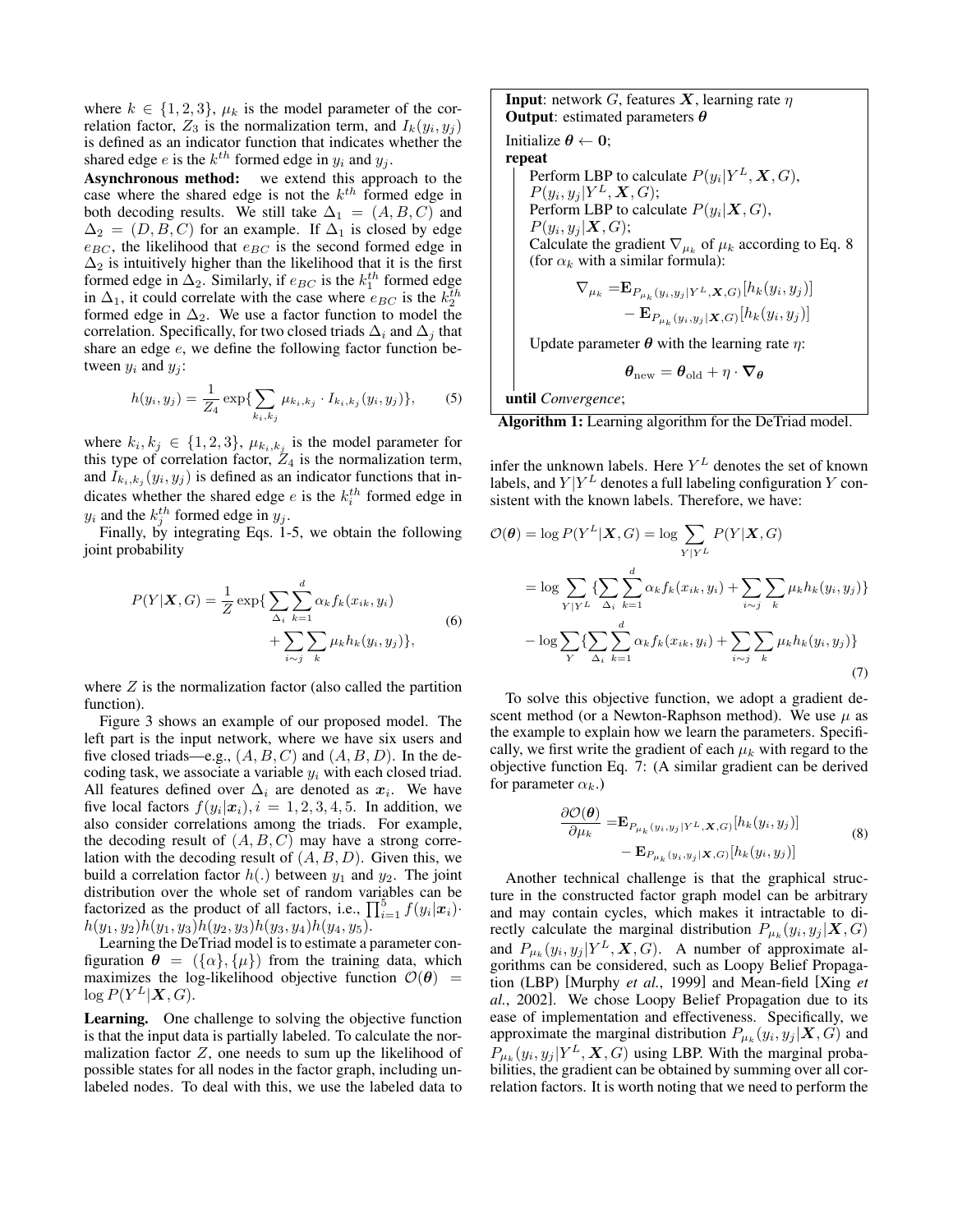LBP process twice in each iteration, once for estimating the marginal distribution of unknown variables  $y_i = ?$  and again for estimating the marginal distribution over all variables  $y_i$ . Finally, with the obtained gradient, we update each parameter with a learning rate  $\eta$ . The learning algorithm is summarized in Algorithm 1.

**Decoding.** With the estimated parameters  $\theta$ , we can calculate the marginal probabilities of unknown variables  $\{y_i = ?\}$ . However, the problem of obtaining the exact solution of the marginal probabilities remains intractable. Again, we utilize Loopy Belief Propagation to approximate the solution, i.e., to calculate the marginal distribution of unknown variable  $P(y_i|Y^L, X, G)$  and finally obtain  $y_i^*$  for each closed triad  $\triangle_i$  by  $y_i^* = \arg \max_{y_i} P(y_i|Y^L, \mathbf{X}, G).$ 

## 4 Experiments

### 4.1 Experimental Setup

Dataset. We perform our experiments in the coauthor network dataset. The dataset is from ArnetMiner [Tang *et al.*, 2008]. Specifically, we collected 1,910,979 publications from ArnetMiner from 1995 to 2014.<sup>2</sup> Then we constructed a coauthor network that contains 1,145,632 authors and 4,322,998 coauthor relationships. For each coauthor relationship, the formation time is set as the earliest year that the two authors started to coauthor a paper. We enumerate all triads in the network and obtain 5,913,455 closed triads. In some closed triads, it might be that a triad has two coauthor relationships formed in the same year; in which case we cannot determine the partial order of the creation time of the three links. Therefore, for evaluation, we only keep those triads that have clear partial orders, and are finally left with 631,465 closed triads with 200,891 authors in the network for our experiments.

Feature Definition. Besides correlation features, we define three categories of local features: demography features, interaction features, and social effect features.

Demography features: These represent the number of publications and the number of collaborators for each author in a triad.

Interaction features: These represent the number of common publications, the number of common conferences, the number of common citations, and the number of mutual citations for every pair of authors in a triad.

Social effect features: These are defined based on the PageRank score and the structural hole spanner score [Lou and Tang, 2013] in the coauthor network of each author in a triad.

Comparison Methods. To quantitatively evaluate the effectiveness of the proposed model and the methods for comparison, we randomly divide the closed triads into two subsets of even size: training and test. The training set is used to train the model and the test set is used to evaluate the decoding performance. We compare our model with three alternative methods.

Table 1: Decoding triadic closure performance.

| Algorithm  | Spearman | Kendall | Accuracy |
|------------|----------|---------|----------|
| Rule       | 0.4604   | 0.3525  | 0.3293   |
| <b>SVM</b> | 0.3205   | 0.2286  | 0.4121   |
| Logistic   | 0.3379   | 0.2407  | 0.4830   |
| DeTriad-A  | 0.3060   | 0.2190  | 0.5550   |
| DeTriad    | 0.2716   | 0.1935  | 0.5964   |

Rule: We design a rule-based method to determine the decoding results by assuming that for each edge in a triad, the more interactions it has between its two ends, the earlier the edge is formed. We use the number of coauthor papers as the number of interactions on an edge in the dataset.

SVM: Uses the same local features associated with each triad as our model to train a support vector machine classification model and then uses the model to predict the decoding results in the test data. For SVM, we use svm-perf [Joachims, 2006].

Logistic: Similar to the SVM method. The only difference is that it uses logistic regression model as the classification model. We employ liblinear [Fan *et al.*, 2008] here.

DeTriad: The proposed model that uses a synchronous method to define correlation factors.

DeTriad-A: Differs from DeTriad in that it uses an asynchronous method to define correlation factors.

Evaluation Metrics. We evaluate the performance of different methods in terms of accuracy, normalized Spearman's footrule distance [Spearman, 1904], and normalized Kendall's tau distance [Kendall, 1938]. Let  $\Delta$  be a triad with three edges  $e_1, e_2, e_3$  sequentially formed. Let  $\sigma$  be a decoding result of ∆. It can be viewed as a permutation on  $\{e_1, e_2, e_3\}$ , and let  $\sigma(e_i)$  denote the rank of edge  $e_i$  in  $\sigma$ . The normalized Spearman's footrule distance is given by  $F(\sigma) = \frac{1}{4} \sum_{i=1}^{3} |i - \sigma(e_i)|$ , which measures the total element-wise displacement. The normalized Kendall's tau distance is given by  $K(\sigma) = \frac{1}{3} \sum_{(i,j):i>j} [\sigma(e_i) < \sigma(e_j)],$ which measures the total number of pairwise inversions. For both metrics, we report the average score across all test triads.

All algorithms are implemented in C++, and all experiments are performed on an x64 machine with E5-4650 2.70GHz Intel Xeon CPU (with 64 cores) and 1TB RAM. The operating system is Ubuntu 12.04.

#### 4.2 Decoding Performance

Prediction Performance. We list the performance results for the different methods in Table 1. It can be seen that the proposed model DeTriad and DeTriad-A outperform the other comparison methods on all three measures. In terms of accuracy, DeTriad achieves a 23.47% improvement over Logistic, and 44.72% over SVM. In terms of normalized Spearman's footrule distance and normalized Kendall's tau distance, De-Triad also achieves up to 15% improvement over the other methods. The advantages of the DeTriad model are as follows. First, DeTriad leverages the correlation information among closed triads. Second, DeTriad incorporates the partially observed information into the model, and can thus bet-

<sup>2</sup> http://arnetminer.org/citation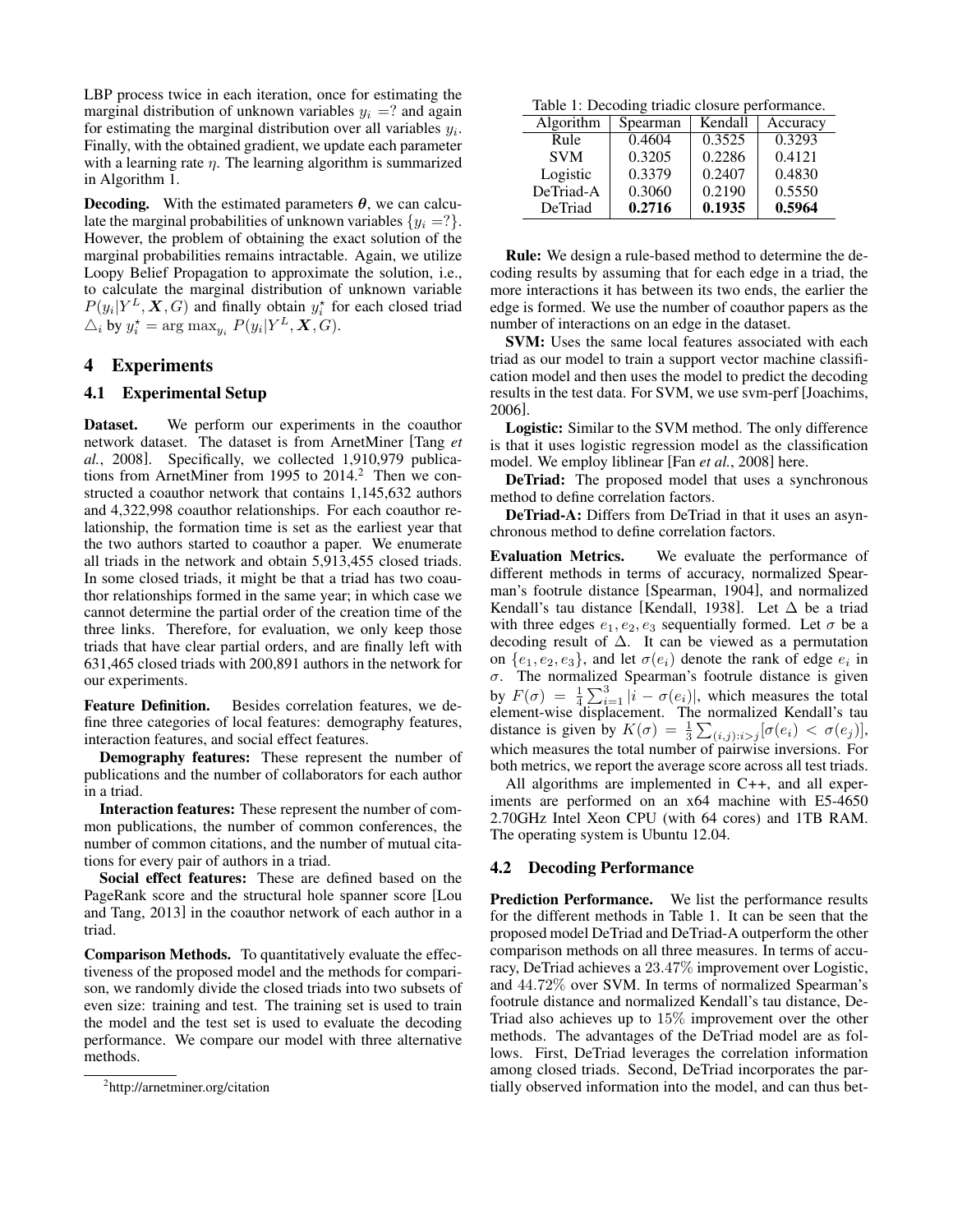

Figure 4: Factor contribution analysis.



Figure 5: Performance of decoding triadic closure with different percentages of labeled data.

ter fit the data. Moreover, we can see that DeTriad shows better performance than DeTriad-A  $(+7.38\%$  in terms of accuracy), which demonstrates that the synchronous method is a better strategy to model the correlations among triadic closures, and the asynchronous method introduces noise to the model.

Factor Contribution Analysis. In this section, we examine the contribution of four different categories of features: demography features (D), interaction features (I), social effect features (S), and correlation features (C). We first rank the individual categories by successively removing each category of features from our model and evaluating the decrease in prediction performance. Here, a larger decrease means greater predictive power. We then remove them one by one according to the order of their prediction power. We denote DeTriad-C as removing correlation features and DeTriad-CI as also removing interaction features. DeTriad-CID indicates the model with the demography features removed. As shown in Figure 4, we observe a significant performance decrease when ignoring each category of features. This indicates that our method works well by combining different categories of features, and each category of features contributes to performance improvement.

Training/Test Ratio. We provide further analysis on the effects of training ratio on decoding performance. Figure 5 shows the prediction results when varying the percentage of labeled closed triads in the dataset. For DeTriad, we see a rising trend as the training set increases. This indicates the positive effect of training data size on decoding triadic closures for our proposed model. The smooth lines of the baseline methods reveal the limited contribution of training data



Figure 6: Performance comparison with different correlation features.

size to the decoding task if only using local features. We can see that obvious improvements in decoding accuracy can be obtained by our proposed DeTriad model with different sizes of training datasets.

Effect of Correlation Factors. We further evaluate the effectiveness of using correlation factors to model the correlation information among closed triads. We compare the method of using correlation factors with a feature-based approach. We define a new set of features, where the feature values are calculated as follows: for each edge  $e$  in a triad, we calculate the number of labeled triads which also contain edge *e*, and have *e* as the  $k^{th}$   $(k = 1, 2, 3)$  formed edge in the formation processes. For a given triad  $\Delta$ , this set of features can capture the correlation between  $\Delta$  and the labeled triads. We incorporate this new set of features into logistic regression model, and compare it with DeTriad. Figure 6 shows the prediction results of DeTriad and logistic regression with and without the correlation information. We can see that in both evaluation metrics, the improvement of DeTriad by adding correlation factors is significantly higher than that of logistic regression by adding correlation features. This indicates that our method works well by employing correlation factors to model the correlation information among closed triads.

## 5 Conclusion

In this paper, we study an interesting problem of decoding triadic closure in social networks. We propose a probabilistic factor graph model, DeTriad, which can recover the dynamic information in the triadic closure process. It integrates local features, correlations among closed triads, and partially labeled information into a uniform model. We validate the model on a large collaboration network. Experimental results show that the model effectively solves the task of decoding triadic closure and outperforms several alternative methods by up to 20% in terms of accuracy.

Acknowledgements. The work is supported by the National High-tech R&D Program (No. 2014AA015103), National Basic Research Program of China (No. 2014CB340506, No. 2012CB316006), Natural Science Foundation of China (No. 61222212), the Tsinghua University Initiative Scientific Research Program (20121088096), a research fund supported by Huawei Inc. and Beijing key lab of networked multimedia.